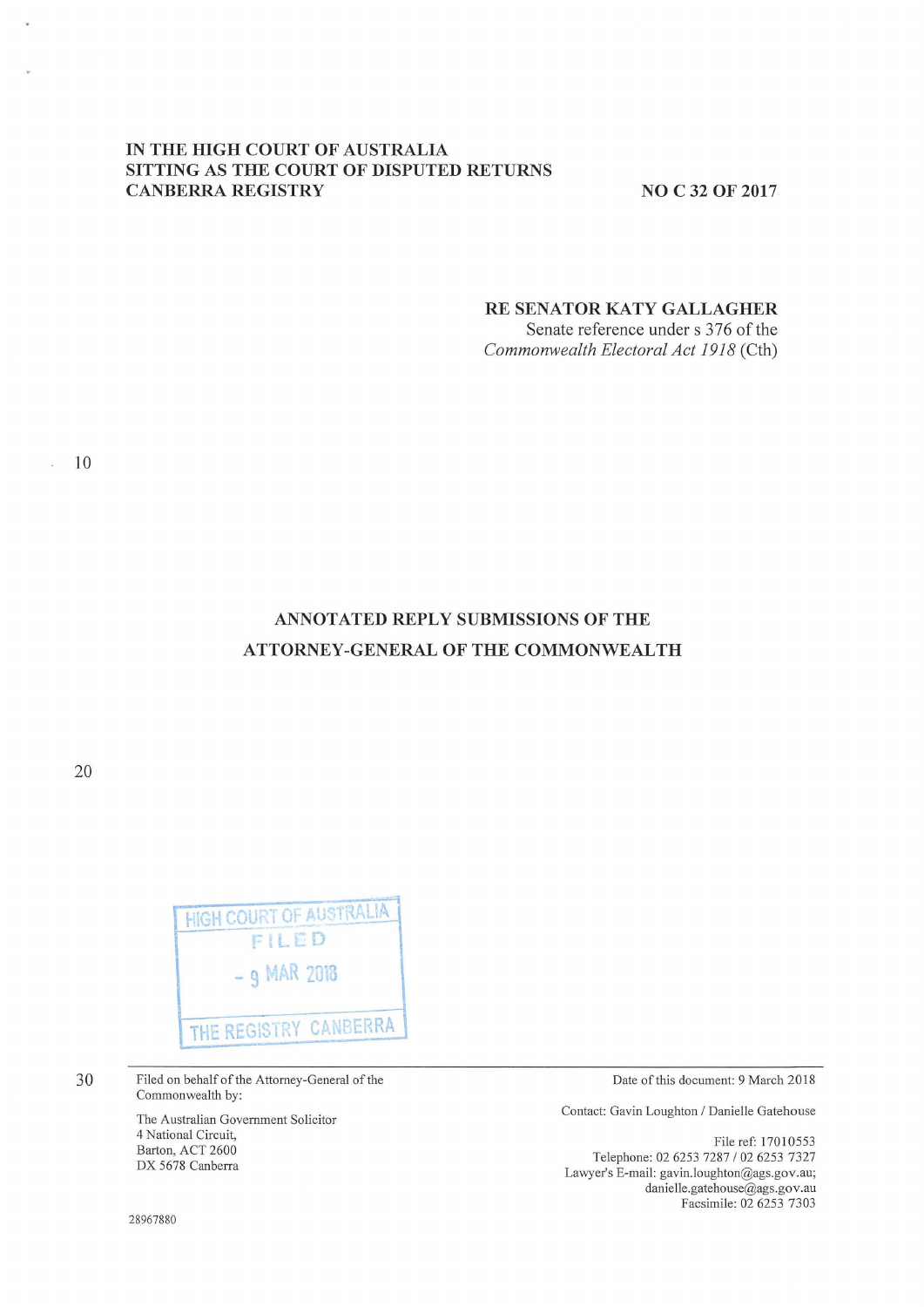#### **PART I PUBLICATION**

1. These submissions are in a form suitable for publication on the internet.

### **PART II ARGUMENT**

10

20

30

#### **Ignoring the constitutional text and the reasons in** *Re Canavan*

- 2. Senator Gallagher's submissions are striking for ignoring, almost entirely, the words of s 44(i). Those words impose, in peremptory terms, a disqualification rule that turns principally on status under foreign law. In asserting that disqualification is determined by reference to 'the constitutional imperative' (Gallagher [21]ff), Senator Gallagher mistakes the exception for the rule. Further, she treats the 'constitutional imperative' not as a limitation on s 44(i), but as an individual right to participate in representative government which must be given its fullest operation, thereby disregarding the fact that the sole purpose of s 44 is to prevent persons from being 'chosen' in the circumstances it specifies. Senator Gallagher's reliance on ss 16 and 34 of the Constitution (and the legislative provisions that have superseded them) is particularly inapt, given that those provisions are subject to s 44, and therefore can provide no basis to confine s 44. <sup>1</sup>
- 3. Senator Gallagher's submissions go on to develop, with a level of over-complexity apt to obscure rather than elucidate, what the 'constitutional imperative' is said to require. In doing so, she pays no regard to the reasoning in *Re Canavan,* where the 'constitutional imperative' was explained as being to ensure that Australian citizens are not 'irremediably prevented'<sup>2</sup> by foreign law from participation in representative government. Absent irremediable incapacity of that kind, there is no foundation for a constitutional implication confining the text of s 44(i), and therefore no basis to ignore a candidate's disqualifying status under foreign law.
- 4. All of this is apparent from the reasons in *Re Canavan.* Yet, in a second striking feature, Senator Gallagher's submissions focus exclusively on one part of paragraph 72 of those reasons (Gallagher [14], [18], [19], [20], [21], [32], [46]), to the complete exclusion of the balance of the reasons. Her submissions ignore, throughout, the focus in *Re Canavan*  on the ordinary and natural meaning of the text of s 44(i), the relevance of duties reciprocal on status as a foreign citizen (being duties that exist until citizenship is

<sup>1</sup> *Re Day (No 2)* (2017) 91 ALJR 518, 532 [74] (Kiefel CJ, Bell and Edelman JJ).

<sup>2</sup>*Re Canavan* (2017) 91 ALJR 1209, 1218-1219, 1223 [43], [44], [46], [72].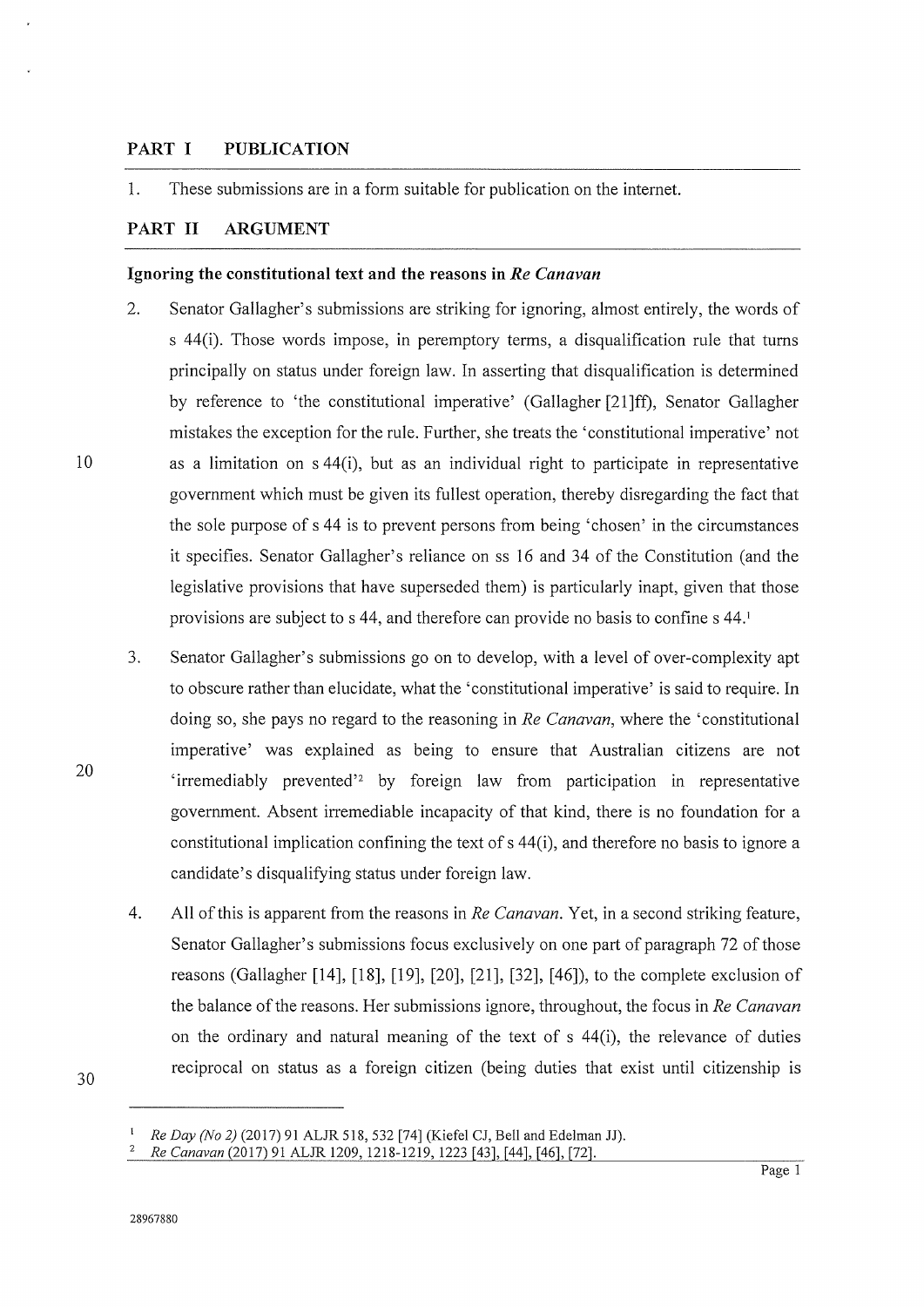renounced in a way that is effective under foreign law), and the repeated linking of the constitutional imperative to 'irremediable prevention'.

#### **Ignoring aspects of foreign law**

- 5. *Re Canavan* held, in reliance on both *Sykes v Cleary* and *Sue v Hill,* that the operation of s 44(i) turns principally on the status of a person under foreign law.<sup>3</sup> Senator Gallagher's submissions implicitly challenge that approach, because she asserts that to the extent that status under foreign law depends on 'actions of foreign officials' (including, but not limited to, 'discretions, degrees of diligence or bureaucratic practices') those actions must be 'disregarded' or 'not recognised' (Gallagher [29], [37], [44], [49]). On that approach, the operation of s 44(i) would no longer depend on a person's status under foreign law, because that status will commonly depend on action by foreign officials (as it does in this case). That argument is contrary to the reasoning in the above cases.
- 6. In any event, the reasons advanced by Senator Gallagher in support of the proposition that the actions of foreign officials must be disregarded are unpersuasive. In particular, her equation of discretionary decision-making with arbitrary and discriminatory decision-making is unjustified. The theoretical possibility that similar cases may be treated differently is not constitutionally problematic (Gallagher [28], [45]). Such a possibility exists in Australian law whenever decision-makers have a discretion as to the weight to give to competing considerations, or as to the considerations that they will take into account, or where the issue is whether particular evidence 'satisfies' the decisionmaker that legislative criteria have been met.
- 7. A foreign law that requires action by a foreign official before renunciation is effective will engage the constitutional imperative only if it irremediably prevents renunciation. The fact that effective renunciation requires action by a foreign official does not have that effect. It is only if a person who has sought renunciation encounters an irremediable obstacle (such as an inordinate delay in registering renunciation) that the operation of foreign law may engage the constitutional imperative. Otherwise, there is no basis to depart from the ordinary meaning of s 44(i), which requires candidates to divest themselves of foreign citizenship in a way that is effective under foreign law (whether or not that requires action by foreign officials) before they can be chosen.

10

20

<sup>3</sup>*Re Canavan* (2017) 91 ALJR 1209, 1218 [37]-[38].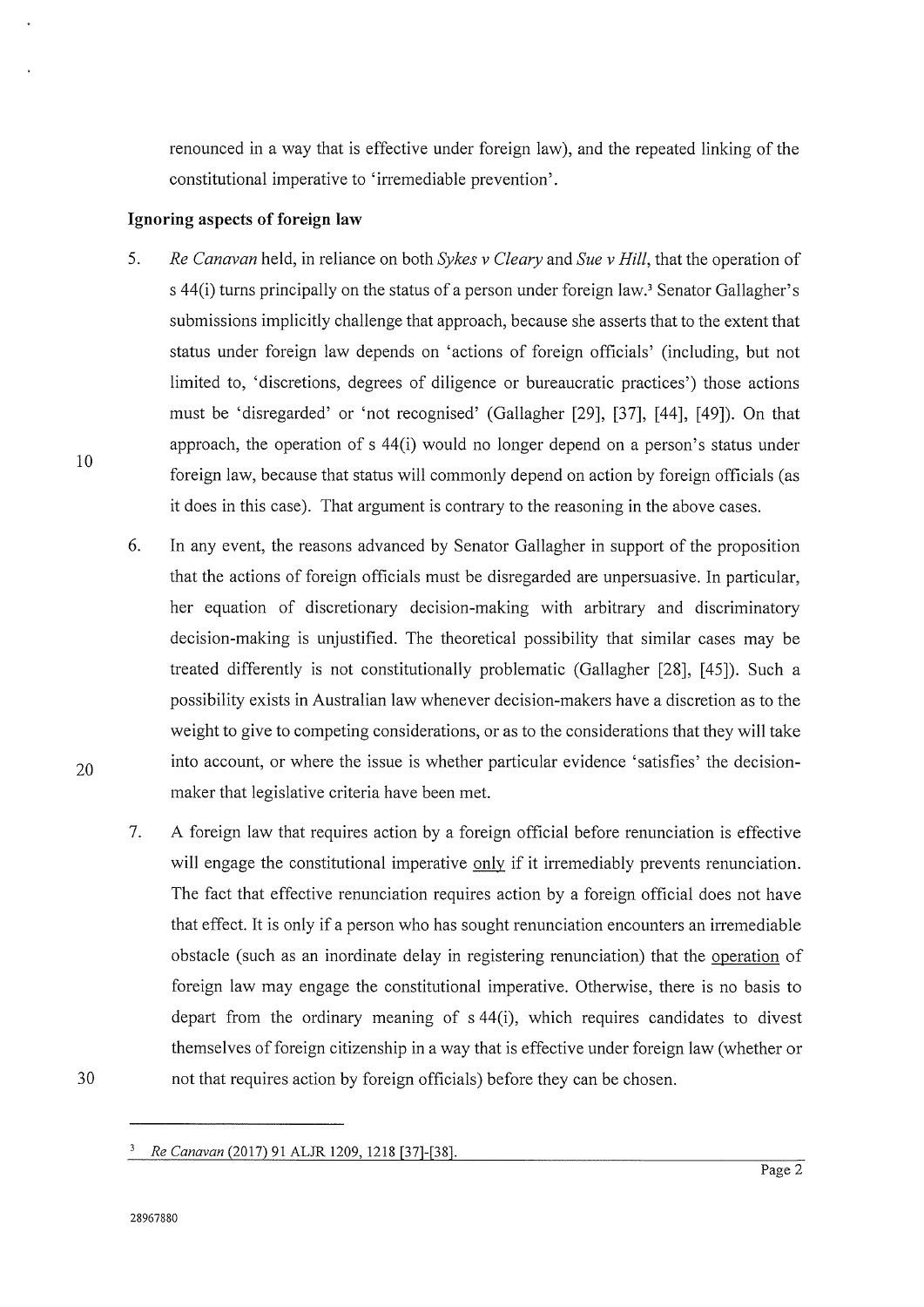8. Senator Gallagher' s submission rests on a false dichotomy between foreign law and actions or decisions of officials taken pursuant to that law, and would require an artificial dissection, indeed a denaturing, of foreign law. For example, s 12(2) of the *British Nationality Act 1981* (UK) **[CB tab 7, p 186]** provides that renunciation takes effect when the declaration of renunciation is registered. To ignore the requirement for registration (which necessarily involves an act of a foreign official) would produce a very different law. That is graphically illustrated if the requirements for renunciation required first action by the candidate ( eg submitting forms), then steps by the foreign official ( eg review of the forms) and then further action by the candidate in response (eg attendance at an interview): on Senator Gallagher's argument, all steps after submission of the forms would be 'ignored'. Further, to dissect foreign law in that way may characterise the foreign law unreasonable when, in fact, it is not. For example, if a foreign law imposed a high fee for renunciation of citizenship, but permitted that fee to be waived on application to an official, on Senator Gallagher's approach the prospect of permitted waiver would be 'disregarded'. The result might then be that the foreign law would impose an unreasonable requirement, which would be ignored when applying s 44(i), even though when taken as a whole the foreign law was reasonable.

### **'Sufficiency'**

- 9. Senator Gallagher's 'primary argument' (Gallagher [39]) invokes a strained notion of 'sufficiency'. The argument is that provided a candidate has done the minimum possible that could possibly result in successful renunciation under foreign law, s 44(i) does not prevent that candidate from being chosen even if a foreign official could lawfully reject the application unless further material was provided (Gallagher [8], [11 ], [ 42]).
- 10. That result would be far removed from the text of s 44(i), or from any irremediable incapacity to participate in Australian representative democracy. To illustrate, suppose a candidate submitted material to a foreign government which was capable of being accepted as 'sufficient' but that, before nomination, the foreign government responded seeking further information and advising that, without it, the renunciation would not be accepted. On Senator Gallagher's argument, it would be open to the candidate to refuse to provide the further information even if it were readily available, and as a consequence to remain a foreign citizen, yet not to be disqualified by s 44(i). That would be absurd. It illustrates the unviability of the notion that the operation of s 44(i) turns on the taking of

20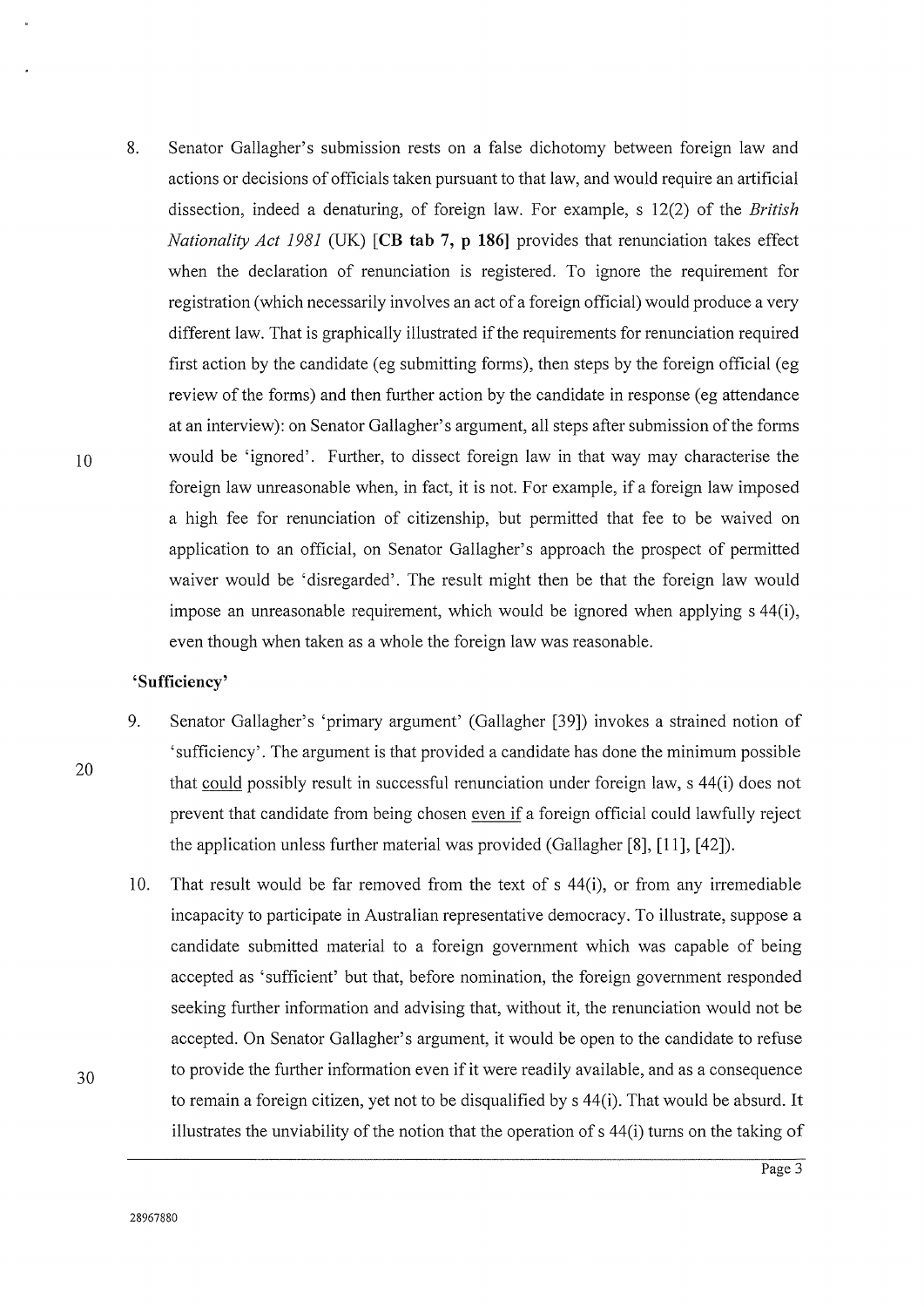steps that could possibly (but may not in practice) result in effective renunciation, rather than steps that actually achieve effective renunciation under foreign law.

11. If the steps taken by Senator Gallagher are relevant, they were inadequate because it was lawful and reasonable for British officials to take the course they did and to require more information to be provided before registering her declaration. The 'sufficiency' of the steps taken by Senator Gallagher is particularly hard to accept given that she did not provide her father's birth certificate (the primary evidence of his citizenship), or her parents' marriage certificate, even though both were in her possession and the guidance material indicated that they should be provided (AG [53]). Senator Gallagher's quotations from the report of Mr Fransman (Gallagher [16]) on this point are selective and misleading: the quote of [98] **[CB tab 6, p 164]** omits Mr Fransman's opinion that the material provided by Senator Gallagher 'was far from overwhelming and complete'; it omits the reference to the explanation at [95] **[CB tab 6, p 163]** of the need for sufficient proof of British citizenship; and it omits his conclusion at [99] **[CB tab 6, p 164]** that if Senator Gallagher had 'refuse[d] to provide any further evidence, [the Secretary of State] would have been entitled as a matter of law to refuse to register the declaration'.

#### **Oppression and uncertainty**

20

- 12. Senator Gallagher posits the risk of foreign bureaucratic delay turning s 44(i) into 'an instrument of punishment or oppression' and submits that the Attorney-General's approach would create 'uncertainty, chaos and discriminatory outcomes' (Gallagher [47], [51], [53]). The supposed problems are extreme examples or distorting possibilities that are irrelevant to the interpretive task.<sup>4</sup> Not only is the spectre of oppressive delay or arbitrary exercises of power unsupported by evidence, it is countered by what this Court has seen in the succession of s 44 cases over the last six months, involving many successful renunciations within periods of a few days to a few months.<sup>5</sup> In any case, the Attorney-General's submissions addressed to the terms or operation of foreign law cater for these scenarios (AG [6.1], [17], [20], [24]).
- 13. In contrast to these imagined problems, the difficulties created by Senator Gallagher's
- 30

<sup>4</sup>*Shaw v Minister for Immigration and Multicultural Affairs* (2003) 218 CLR 28, 43 [32] (Gleeson CJ,

See, eg, *Re Canavan* (2017) 91 ALJR 1209, 1226 [96], 1228 [115], 1230 [123].